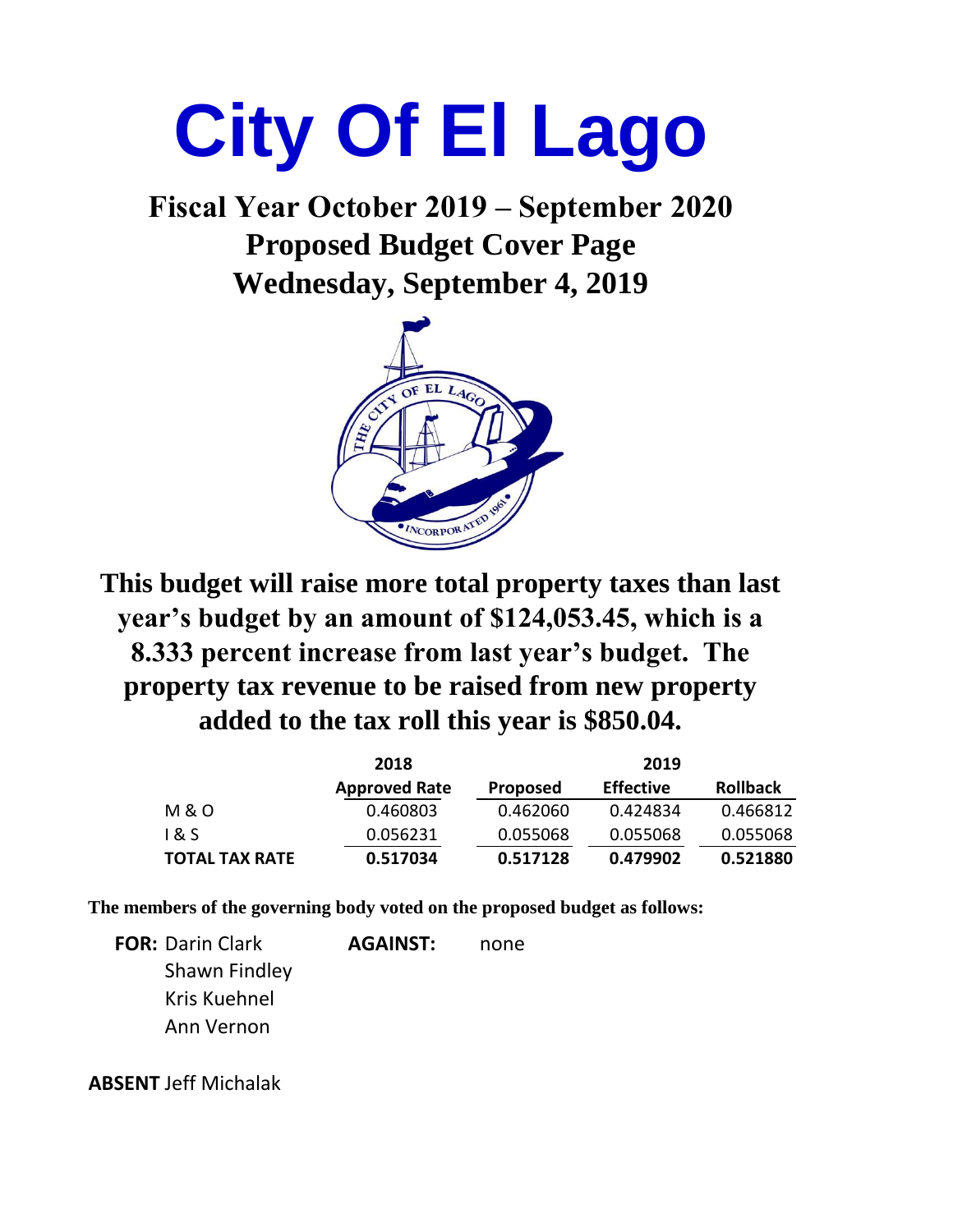### **FY2020 BUDGET SUMMARY**

|                                             | FY2019 Budget      | FY2020 Budget      |
|---------------------------------------------|--------------------|--------------------|
| <b>INCOME</b>                               |                    |                    |
| Ad Valorem Tax (Current, Delinquent, P & I) | 1,154,840.07       | 1,269,231.45       |
| <b>Other Taxes</b>                          | 365,618.87         | 362,516.04         |
| <b>Licensing and Permits</b>                | 32,092.03          | 33,865.00          |
| <b>Community Center</b>                     | 73,478.16          | 94,002.32          |
| Court                                       | 92,411.84          | 114,340.00         |
| Interest                                    | 1,914.33           | 2,275.00           |
| Intergovernmental Revenue                   | 201,282.58         | 132,000.00         |
| Miscellaneous                               | 51,851.13          | 40,167.05          |
| Other Expense (Debt)                        | 139,897.30         | 149,218.47         |
| <b>Funds from Other Bank Accounts</b>       | 139,545.98         | 10,577.00          |
| <b>TOTAL INCOME</b>                         | \$<br>2,252,932.29 | \$<br>2,208,192.33 |
| <b>EXPENSE</b>                              |                    |                    |
| <b>City Government</b>                      | 513,917.78         | 554,881.25         |
| <b>Public Health</b>                        | 219,542.11         | 222,600.00         |
| Court                                       | 96,612.59          | 103,651.85         |
| <b>Public Safety</b>                        | 1,008,539.88       | 967,274.65         |
| <b>Boards &amp; Commissions</b>             | 121.00             | 500.00             |
| <b>Community Center</b>                     | 67,774.37          | 67,760.00          |
| Mobiltiy                                    | 133,230.00         | 133,500.00         |
| Parks                                       | 22,841.32          | 8,500.00           |
| Capital Expense & Projects                  | 60,258.50          |                    |
| Other Expense (Debt & Grant Pre-funding)    | 284,423.50         | 148,958.00         |
| <b>TOTAL EXPENSE</b>                        | 2,407,261.05       | \$<br>2,207,625.75 |
| <b>NET INCOME (Income - Expense)</b>        | \$ (154, 328.76)   | \$<br>566.58       |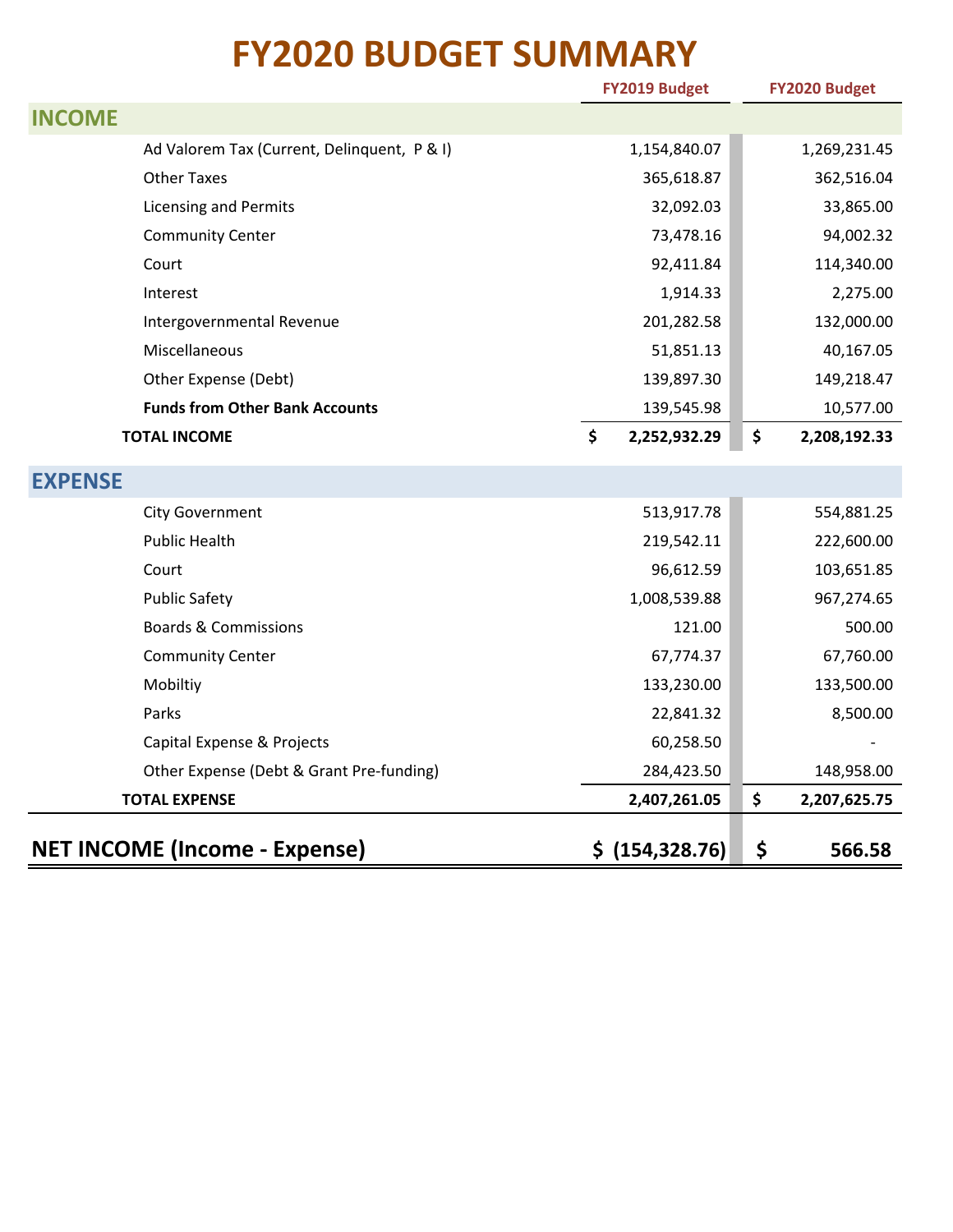## **REVENU**

| 2019 Tax Base = 271,01                  | <b>FY2019 ACTUAL</b> |              |            | <b>FY2020 BUDGET</b> |              |
|-----------------------------------------|----------------------|--------------|------------|----------------------|--------------|
| <b>Ad Valorem Tax</b>                   |                      |              |            |                      |              |
| 41110 · Current Ad Valorem Taxes        | ##########           |              |            | 1,252,231.90         |              |
| 41120 · Delinquent Ad Valorem Taxe      | 13,340.52            |              |            | 8,276.28             |              |
| 41130 · Penalty / Interest              | 8,351.60             |              |            | 8,723.27             |              |
| <b>TOTAL AD VALOREM TAX INCOME</b>      |                      | 1,154,840.07 |            |                      | 1,269,231.45 |
| <b>Other Taxes</b>                      |                      |              |            |                      |              |
| 41210 · Franchise Taxes                 |                      |              |            |                      |              |
| PEG<br>9,439.32                         |                      |              | 9,450.00   |                      |              |
| <b>OTHER</b><br>160,580.76              |                      |              | 164,857.77 |                      |              |
| 41210 · Franchise Taxes                 | 170,020.08           |              |            | 174,307.77           |              |
| 41220 · Sales Taxes                     | 168,970.00           |              |            | 162,215.68           |              |
| 41230 · Mixed Drink Taxes               | 23,321.79            |              |            | 22,654.11            |              |
| 41240 · Child Safety Tax from HCTA-C    | 3,307.00             |              |            | 3,338.48             |              |
| <b>TOTAL OTHER TAXES</b>                |                      | 365,618.87   |            |                      | 362,516.04   |
| <b>Licensing &amp; Permitting</b>       |                      |              |            |                      |              |
| 42100 · Building Permits                | 30,157.03            |              |            | 32,000.00            |              |
| 42200 · Licenses/permits                | 1,435.00             |              |            | 1,465.00             |              |
| 42300 · Animal Control & Licensing      | 500.00               |              |            | 400.00               |              |
| <b>TOTAL LICENSING &amp; PERMITTING</b> |                      | 32,092.03    |            |                      | 33,865.00    |
|                                         |                      |              |            |                      |              |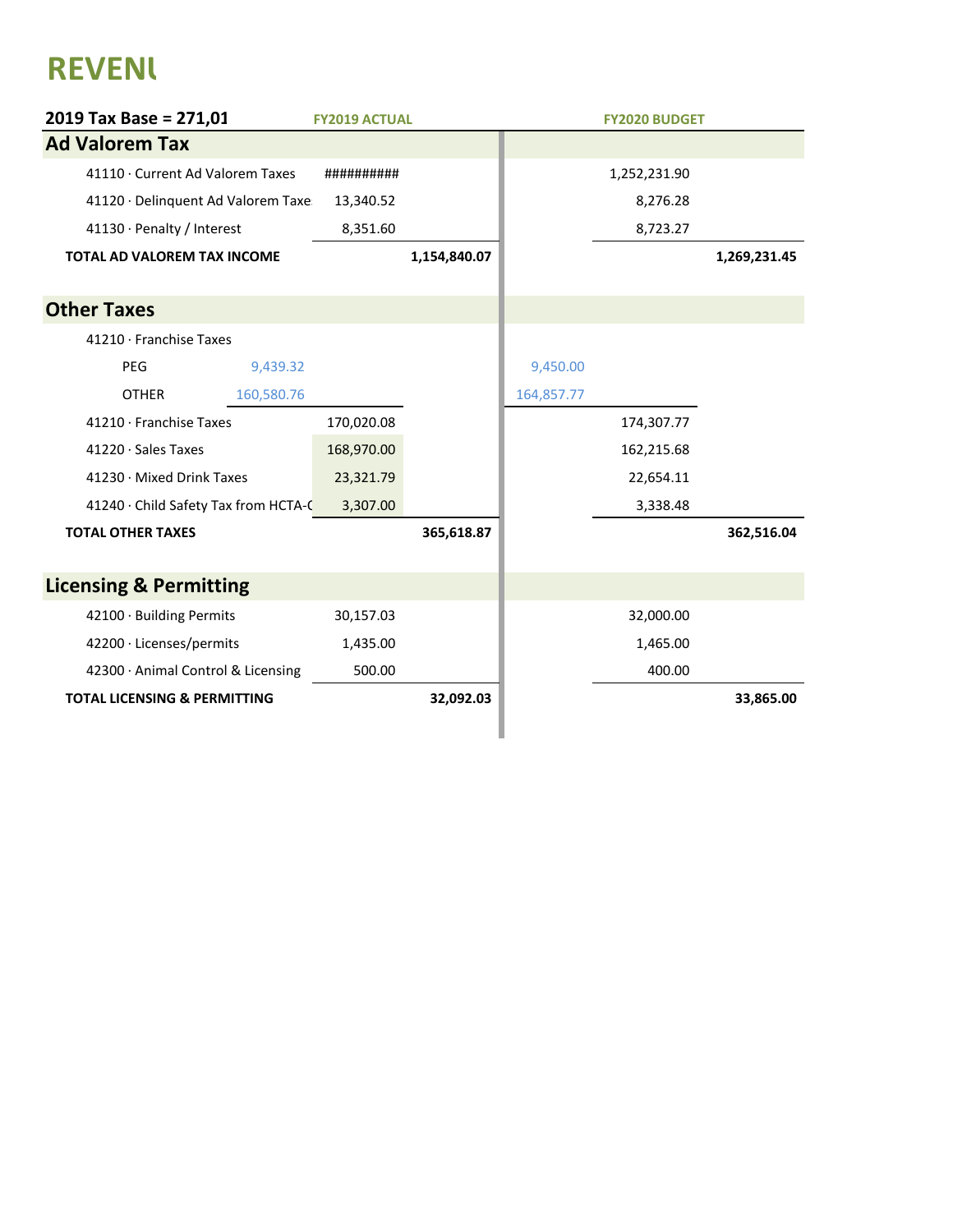## **REVENU**

| 2019 Tax Base = 271,01              |           | <b>FY2019 ACTUAL</b> |           |           | <b>FY2020 BUDGET</b> |            |
|-------------------------------------|-----------|----------------------|-----------|-----------|----------------------|------------|
| <b>Community Center</b>             |           |                      |           |           |                      |            |
| 42501 · Full Membership Pymt Plan F |           | 24,340.50            |           |           | 32,000.00            |            |
| 42510 · Pool Income                 |           |                      |           |           |                      |            |
| 42511 · Pool Con                    |           |                      |           |           |                      |            |
| 42512 · Swim Les                    |           |                      |           |           |                      |            |
| 42513 · Pool Part                   | 1,630.00  |                      |           | 1,200.00  |                      |            |
| 42514 · Swim Tec                    |           |                      |           | 2,200.00  |                      |            |
| 42515 · Guest Fer                   | 1,409.16  |                      |           | 900.00    |                      |            |
| 42516 · Pool Mer                    | 5,558.25  |                      |           | 5,500.00  |                      |            |
| 42510 · Pool Income                 |           | 8,597.41             |           |           | 9,800.00             |            |
| 42520 · Tennis Court Income         |           | 2,083.60             |           |           | 2,500.32             |            |
| 42530 · Event Room Income           |           | 9,962.00             |           |           | 11,802.00            |            |
| 42540 · Fitness Center Income       |           | 28,484.65            |           |           | 37,900.00            |            |
| 42550 · Miscellaneous Comm. Ctr. In |           | 10.00                |           |           |                      |            |
| TOTAL COMMUNITY CENTER INCOME       |           |                      | 73,478.16 |           |                      | 94,002.32  |
|                                     |           |                      |           |           |                      |            |
| <b>Court</b>                        |           |                      |           |           |                      |            |
| <b>Court Taxes</b>                  |           |                      |           |           |                      |            |
| 43121 · FTA Fund                    | 17.04     |                      |           | 20.00     |                      |            |
| 43122 · Civil Justice Fee           | 25.56     |                      |           | 30.00     |                      |            |
| 43123 · Child Safety Se             | 513.96    |                      |           | 650.00    |                      |            |
| 43124 · Administrative              | 347.30    |                      |           | 430.00    |                      |            |
| 43125 · Court Tax - Oth             | 29,863.12 |                      |           | 37,700.00 |                      |            |
|                                     |           | 30,766.98            |           |           | 38,830.00            |            |
| <b>Court Fine &amp; Fee Income</b>  |           |                      |           |           |                      |            |
| $43110 \cdot$ Fines                 | 55,419.68 |                      |           | 68,000.00 |                      |            |
| 43120 · Building securit            | 2,121.00  |                      |           | 2,600.00  |                      |            |
| 43130 · Court Technolc              | 1,492.00  |                      |           | 1,800.00  |                      |            |
| 43140 · Court Educatio              | 91.84     |                      |           | 110.00    |                      |            |
| 43150 · Arrest Fees-LPI             | 1,920.34  |                      |           | 2,400.00  |                      |            |
| 43160 · Miscellaneous               |           |                      |           |           |                      |            |
| 43170 · Warrant fees                | 600.00    |                      |           | 600.00    |                      |            |
|                                     |           | 61,644.86            |           |           | 75,510.00            |            |
| <b>TOTAL COURT INCOME</b>           |           |                      | 92,411.84 |           |                      | 114,340.00 |
|                                     |           |                      |           |           |                      |            |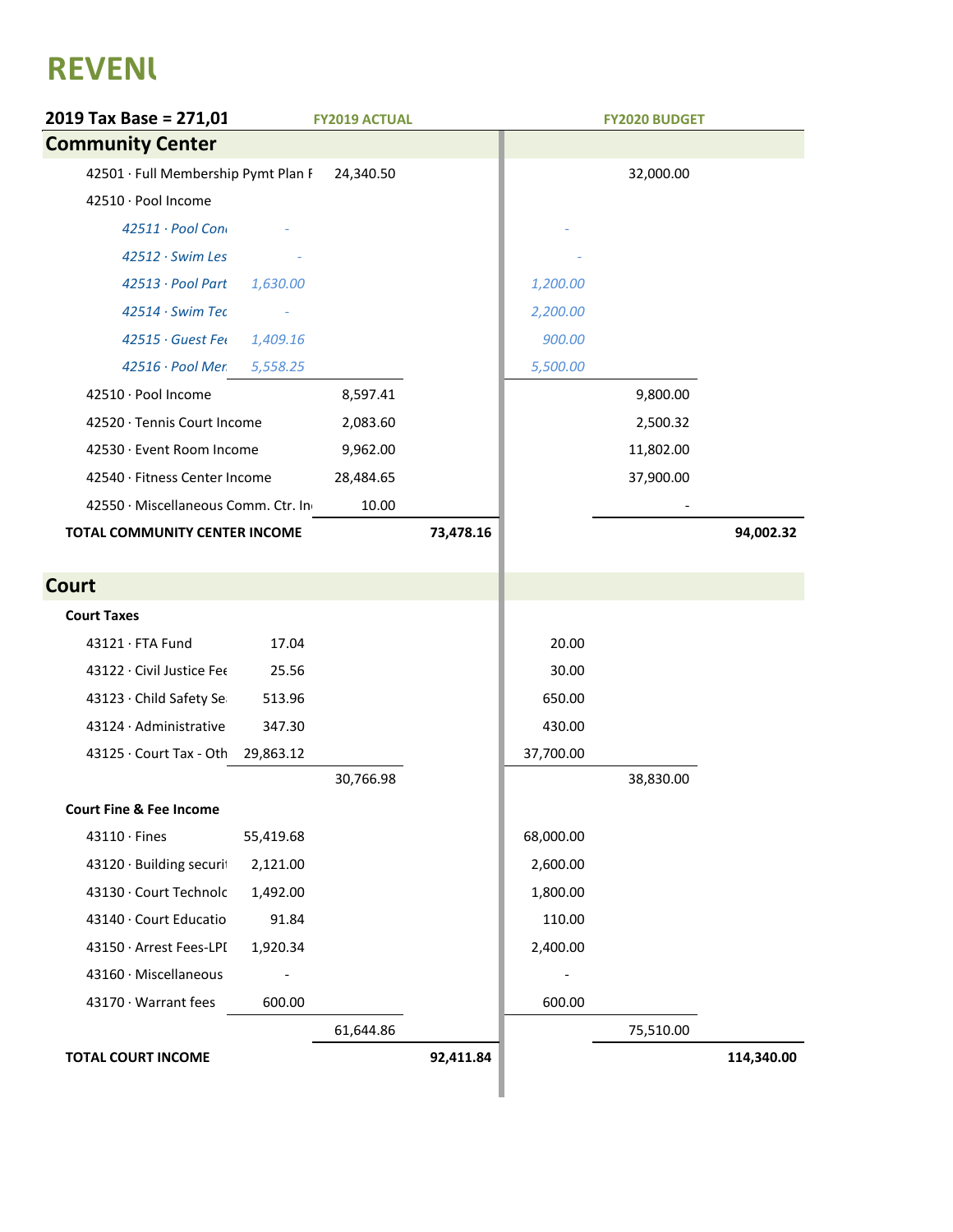### **REVENU**

| 2019 Tax Base = 271,01                           | <b>FY2019 ACTUAL</b> |              | <b>FY2020 BUDGET</b> |
|--------------------------------------------------|----------------------|--------------|----------------------|
| <b>Interest</b>                                  |                      |              |                      |
| 44100 - Interest                                 |                      | 1,914.33     | 2,275.00             |
| <b>Intergovernmental Revenue</b>                 |                      |              |                      |
| 46100 - General Mobility Revenue (N              | 132,000.00           |              | 132,000.00           |
| 46200 - Misc Intergovernmental Revo              | 69,282.58            |              |                      |
|                                                  |                      | 201,282.58   | 132,000.00           |
| <b>Miscellaneous Income</b>                      |                      |              |                      |
| 47100 · Other Revenues - Other                   | 17,616.42            |              | 6,500.00             |
| 47200 · Credit Card Convenience Fee              | 4,543.67             |              | 5,000.00             |
| 42560 · Pavilion Rental Income                   | 180.00               |              | 180.00               |
| 42570 · LVPD Rental Income                       | 24,987.04            |              | 24,987.05            |
| 45200 · Special Expense Income                   | 3,674.00             |              | 3,500.00             |
| 45350 · Excess Equipment                         | 850.00               |              |                      |
| <b>TOTAL MISCELLANEOUS INCOME</b>                |                      | 51,851.13    | 40,167.05            |
| <b>Subtotal Income</b>                           |                      | 1,973,489.01 | 2,048,396.86         |
|                                                  |                      |              |                      |
| <b>Other Expense</b>                             |                      |              |                      |
| Debt Tax Income                                  |                      |              |                      |
| 41101 · Current Debt Service Tax Incc 138,253.72 |                      |              | 149,218.47           |
| 41112 · Delinquent Debt Service Tax I.           | 1,643.58             |              |                      |
| <b>TOTAL DEBT TAX INCOME</b>                     |                      | 139,897.30   | 149,218.47           |
| <b>Funds From Other Accounts</b>                 |                      |              |                      |
| FUNDS FROM THE GENERAL FUNDS                     | 126,545.98           |              |                      |
| <b>FUNDS FROM PEG ACCOUNT</b>                    | 10,000.00            |              | 1,877.00             |
| FUNDS FROM CHILD SAFETY EXPENSI                  |                      |              | 5,700.00             |
| <b>FUNDS FROM BUILDING SECURITY</b>              | 3,000.00             |              | 3,000.00             |
| <b>TOTAL FUNDS FROM OTHER ACCOUNTS</b>           |                      | 139,545.98   | 10,577.00            |
| <b>Total Revenue</b>                             |                      | 2,252,932.29 | 2,208,192.33         |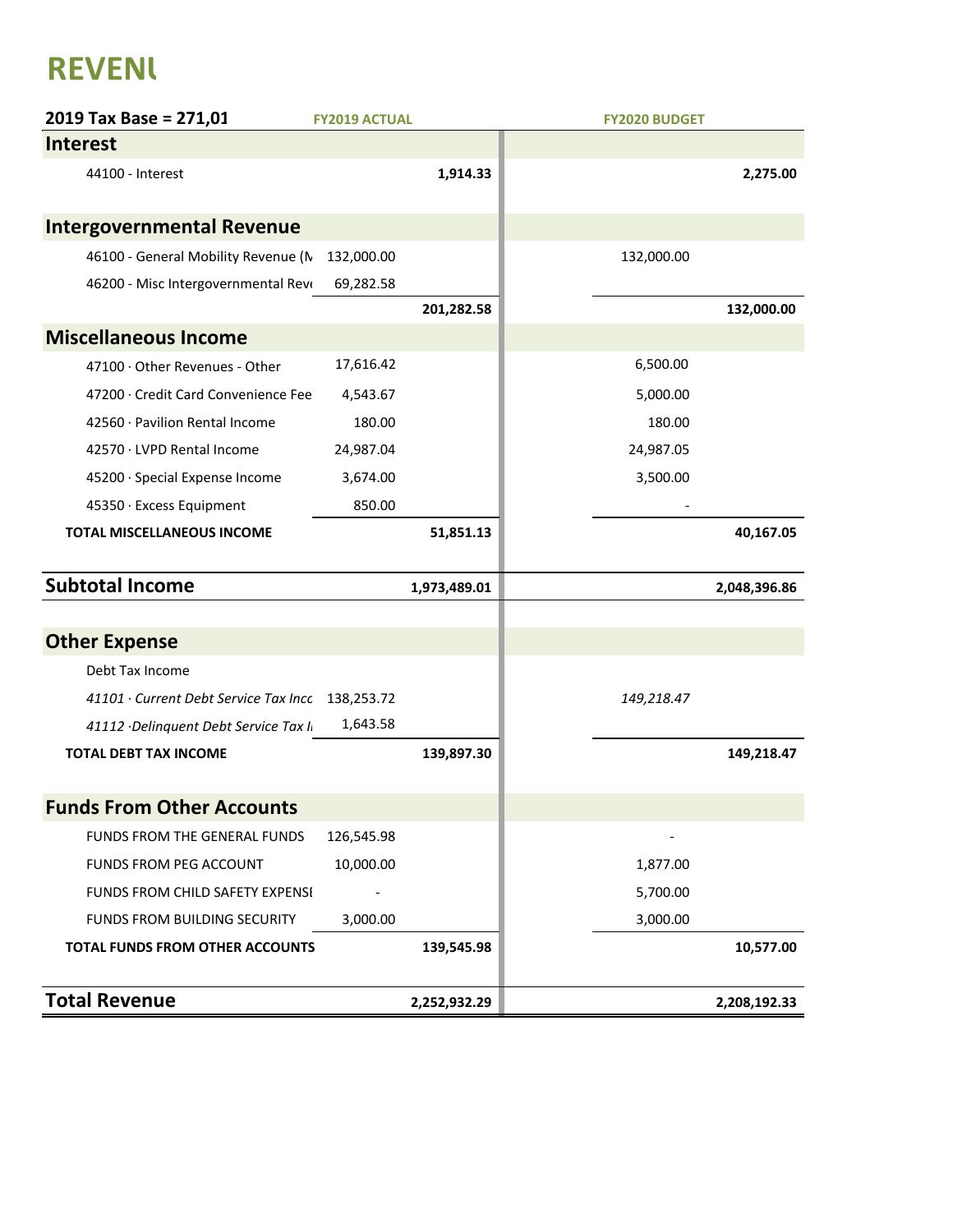|                                        | <b>FY2019 ACTUAL</b> | <b>FY2020 BUDGET</b> |  |
|----------------------------------------|----------------------|----------------------|--|
| <b>General Government</b>              |                      |                      |  |
| 70100 · Administrative Salaries        | 85,830.26            | 106,418.00           |  |
| 70120 · Maintenance Salaries           | 83,969.48            | 88,292.34            |  |
| 70130 · Bookkeeping Services           | 2,950.00             |                      |  |
| 70140 - Payroll Bonus/Expense          |                      | 2,000.00             |  |
| 70200 · Employee Benefits              | 28,900.00            | 17,173.80            |  |
| 70210 · Pension                        | 4,050.00             | 2,890.00             |  |
| 70220 · Social security & Medicare     | 18,670.00            | 19,900.00            |  |
| 70230 · Workers' Compensation Insu     | 6,331.78             | 6,500.00             |  |
| 70300 · Building Maintenance           | 20,586.18            | 24,200.00            |  |
| 70310 · Vehicle and Equipment Mair     | 4,337.44             | 4,700.00             |  |
| 70320 · Maintenance Employee Clot      | 559.59               | 1,000.00             |  |
| 70330 - New/Replacement Equipme        | 1,045.00             | 7,500.00             |  |
| 70340 · Consumables                    |                      |                      |  |
| 70350 Grounds Maintenance              | 32,600.00            | 36,500.00            |  |
| 70360 - Fire Protection Equipment      | 2,614.31             | 3,100.00             |  |
| 70400 Contingencies                    | 205.50               | 220.68               |  |
| 70500 · Insurance and bonds            | 14,206.38            | 14,000.00            |  |
| 70550 · Bank Service/                  |                      |                      |  |
| <b>Credit Card Proces</b><br>186.00    |                      | 250.00               |  |
| Other<br>3,927.03                      |                      | 4,430.00             |  |
| 70550 · Bank Service/Penalty/Late F    | 4,113.03             | 4,680.00             |  |
| 70600 · Honoraria                      | 5,225.00             | 5,700.00             |  |
| 70700 · Advertising                    | 4,613.45             | 6,000.00             |  |
| 70800 Appraisal                        | 9,616.00             | 10,000.00            |  |
| 70900 Audit & Professional Service     | 19,440.00            | 23,429.00            |  |
| 71000 · Dues and Subscriptions         | 4,583.46             | 4,800.00             |  |
| $71100 \cdot$ Legal                    | 30,332.85            | 35,000.00            |  |
| ∗<br>71200 · Events & Special Expenses | 12,770.59            | 13,000.00            |  |
| 71300 · Telephone                      | 8,959.11             | 6,800.00             |  |
| 71500 · Meetings & Training            | 3,028.67             | 500.00               |  |
| 71600 · Office Supplies                | 4,744.99             | 4,500.00             |  |
| 71700 · Tax collection                 | 1,827.85             | 1,900.00             |  |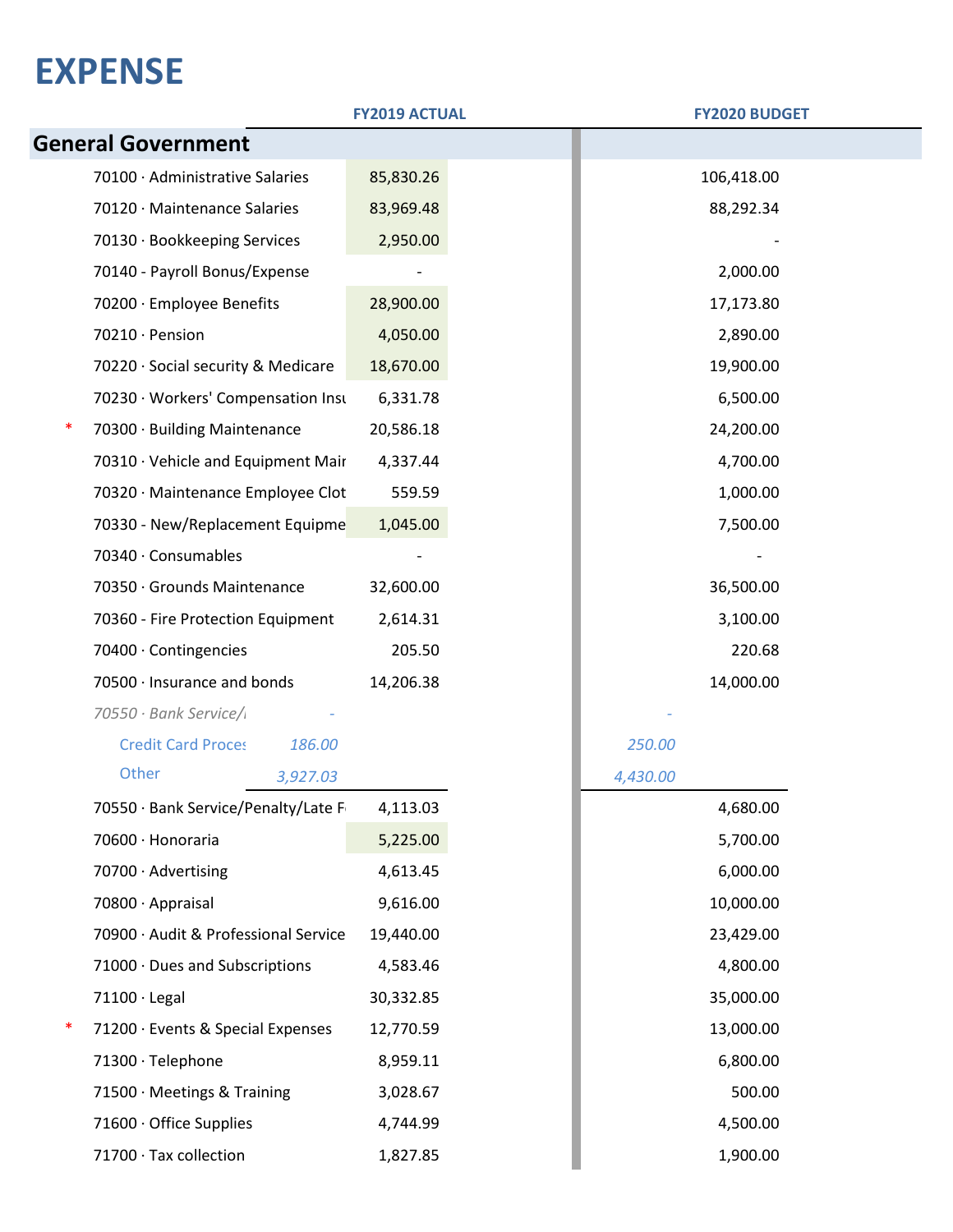|                                      | <b>FY2019 ACTUAL</b> |            | <b>FY2020 BUDGET</b> |            |
|--------------------------------------|----------------------|------------|----------------------|------------|
| 71800 Elections                      | 4,393.28             |            | 4,500.00             |            |
| 71901 · Computer & Internet Expens   | 14,328.64            |            | 14,500.00            |            |
| 72000 · Building Inspections         | 13,200.00            |            | 14,400.00            |            |
| 72100 · Utilities                    | 60,107.51            |            | 65,000.00            |            |
| 72300 - City Planning                |                      |            |                      |            |
| 72400 - PEG Expenses                 | 5,777.43             |            | 5,777.43             |            |
| TOTAL GENERAL GOVERNMENT             |                      | 513,917.78 |                      | 554,881.25 |
| <b>Public Health Expense</b>         |                      |            |                      |            |
| 73100 · Mosquito control             | 283.63               |            | 1,800.00             |            |
| 73200 · Solid waste disposal         | 167,650.00           |            | 167,650.00           |            |
| 73210 · Recycling                    | 21,400.00            |            | 21,400.00            |            |
| 73300 · Emergency Medical Services   | 30,000.00            |            | 30,000.00            |            |
| 73500 · Animal Control               | 208.48               |            | 1,750.00             |            |
| 73600 · Public Health Contingency    |                      |            |                      |            |
| TOTAL PUBLIC HEALTH EXPENSE          |                      | 219,542.11 |                      | 222,600.00 |
|                                      |                      |            |                      |            |
| <b>Court Expense</b>                 |                      |            |                      |            |
| 74001 · Court forms & postage        | 1,982.10             |            | 1,000.00             |            |
| 74010 · Court Personnel Salary       | 48,419.28            |            | 48,101.00            |            |
| 74100 · Court Prosecutor             | 1,050.00             |            | 2,000.00             |            |
| 74200 · Municipal Judges             | 2,725.00             |            | 5,000.00             |            |
| 74300 Court Training                 | 836.58               |            | 836.58               |            |
| 74400 · Witness fees                 |                      |            |                      |            |
| 74410 · Bailiff services             | 1,950.00             |            | 2,400.00             |            |
| 74412 · Building Security Fund Exper |                      |            |                      |            |
| 74414 · Arrest fees                  | 1,696.03             |            | 2,659.27             |            |
| 74500 · Court miscellaneous          | 570.00               |            | 1,000.00             |            |
| 74600 · Warrant payments             |                      |            |                      |            |
| 74000 - Court Tax Other              | 33,886.67            |            | 37,155.00            |            |
| 74800 · Court Technology             | 3,496.93             |            | 3,500.00             |            |
| TOTAL COURT EXPENSE                  |                      | 96,612.59  |                      | 103,651.85 |
|                                      |                      |            |                      |            |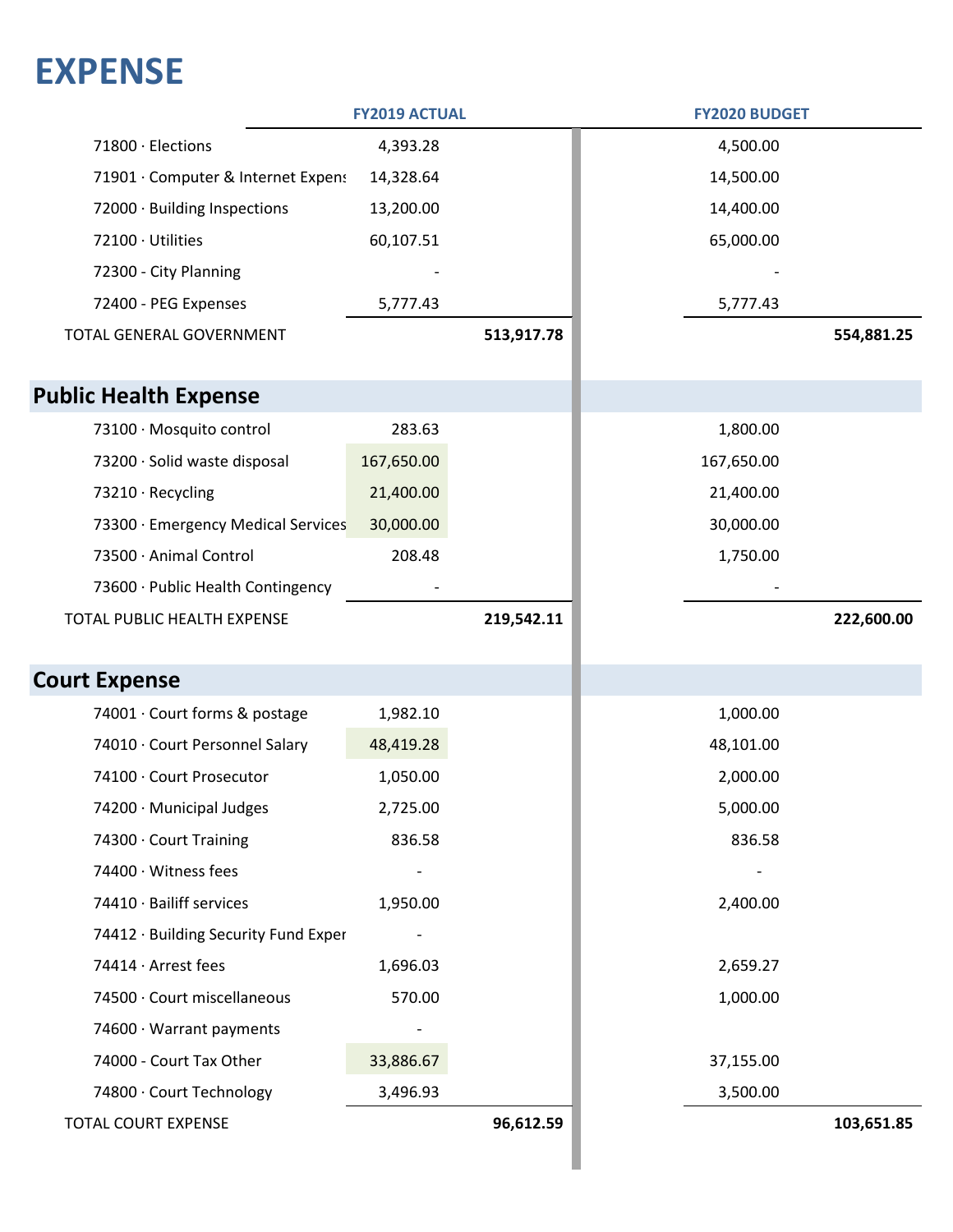|                                       | <b>FY2019 ACTUAL</b> |              |          | <b>FY2020 BUDGET</b> |            |
|---------------------------------------|----------------------|--------------|----------|----------------------|------------|
| <b>Public Safety Expense</b>          |                      |              |          |                      |            |
| 75100 · Police department             | 847,269.72           |              |          | 796,425.00           |            |
| 75300 · Fire Department               | 154,310.16           |              |          | 156,624.65           |            |
| 75310 · Fire Marshal                  | 1,435.00             |              |          | 2,000.00             |            |
| 75400 · Child Safety Expense          | 2,000.00             |              |          | 1,200.00             |            |
| 75600 · Emergency Management          |                      |              |          | 7,500.00             |            |
| 75700 - Public Awarness & Education   | 3,525.00             |              |          | 3,525.00             |            |
| TOTAL PUBLIC SAFETY EXPENSE           |                      | 1,008,539.88 |          |                      | 967,274.65 |
| <b>Board &amp; Commission Expense</b> |                      |              |          |                      |            |
| 76000 · Board & Commission Expense    |                      | 121.00       |          |                      | 500.00     |
| <b>Community Center Expense</b>       |                      |              |          |                      |            |
| 77100 Community Center Capital E      | 3,308.99             |              |          | 7,500.00             |            |
| 77125 · Swim & Racquet Club Payrol    | 21,768.91            |              |          | 20,000.00            |            |
| Pool General Maint & Supplies         |                      |              |          |                      |            |
| 77201 · Pool Chen<br>4,813.41         |                      |              | 3,700.00 |                      |            |
| 77202 · Equip & Ri<br>11,204.81       |                      |              | 8,000.00 |                      |            |
| $77203 \cdot$ General M<br>8,445.96   |                      |              | 1,200.00 |                      |            |
| $77204 \cdot Training$<br>258.16      |                      |              | 2,000.00 |                      |            |
| 77210 · Utilities<br>5,799.85         |                      |              | 6,000.00 |                      |            |
| 77220 · Concessior                    |                      |              |          |                      |            |
| 77200 · Pool General Maint & Suppli   | 30,522.19            |              |          | 20,900.00            |            |
| 77300 · Tennis Expense                | 304.91               |              |          | 3,500.00             |            |
| 77400 · Event Room Expense            | 505.06               |              |          | 3,000.00             |            |
| 77500 · Fitness Center Expense        | 2,364.31             |              |          | 3,500.00             |            |
| 77600 · Ftitness Class Expense        | 9,000.00             |              |          | 9,360.00             |            |
| TOTAL COMMUNITY CENTER                |                      | 67,774.37    |          |                      | 67,760.00  |
| <b>Mobility Expense</b>               |                      |              |          |                      |            |
| 78110 · Streets & Sidewalks           | 132,000.00           |              |          | 132,000.00           |            |
| 78300 · Street signs                  | 1,230.00             |              |          | 1,500.00             |            |
| TOTAL MOBILITY EXPENSE                |                      | 133,230.00   |          |                      | 133,500.00 |